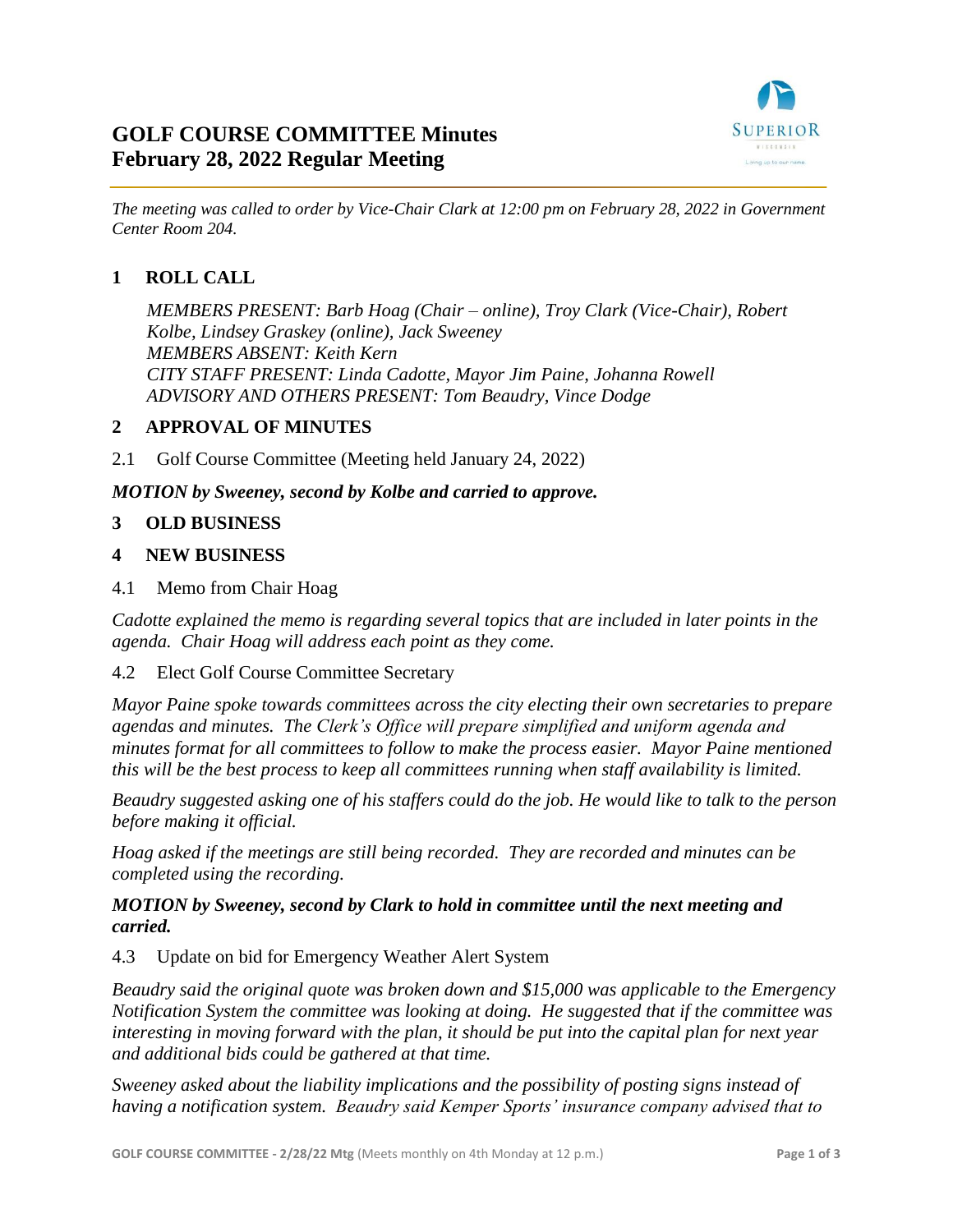*do something is better than to do nothing and they are confident that they would defend and cover any liability issues that might arise.* 

*Clark asked if any other properties that Kemper Sports manages currently has a notification system in place. Beaudry responded that yes, some of them do.*

*Cadotte asked about using a phone check-in. Beaudry said that everyone must be notified at the same time and imperfections in technology make phone notifications an unreliable option.*

## *MOTION by Sweeney to hold in committee for more information on liability. Withdrawn.*

*Cadotte asked about Kemper Sports' recommendation. Beaudry recommends play at your own risk approach rather than implementing an Emergency Notification System.*

## *MOTION by Clark, second by Kolbe to not pursue implementing an Emergency Weather Notification System and carried.*

4.4 Club restaurant comparison to other similar sized restaurants/golf course in publicly owned courses ran by Kemper Sports

*Beaudry shared a comparison of the average dollar amount spent on food and beverage for every person that visits the Nemadji Golf Course vs. other similar golf courses. From a business standpoint, Nemadji is doing well.*

4.5 Options for tee signage with updates from the trade show

*Dodge shared that he is in the process of gathering information as he is still waiting on some vendors for more information. He will have mock-ups and pricing information available by the next committee meeting.*

*Clark asked if this needed to be done this year. Dodge stated it should and is budged in capital.*

*Kolbe asked if Kemper Sports is looking for sponsorships for the tee signage. Dodge said no sponsorships for the signage itself because signs are long term and sponsors can change. Sponsorships could potentially be done in a different way with a separate posting.*

## *MOTION by Clark, second by Kolbe to hold in committee until next meeting and carried.*

4.6 Timing of blended scorecards release

*Hoag asked if the new score cards to be used at the beginning of the season rather than switching when the tee signs are updated to avoid confusion. Dodge said this is the plan and the new cards will be available before the season opens.*

## *MOTION by Clark, second by Kolbe to start the season with the new score cards and carried.*

# **5 RECURRING BUSINESS**

5.1 Profit/Loss – Budget/Actual Statement

*Financials reflect items from last year being sold at cost in preparation for receiving new inventory this year. Payroll below budget due to the time it took to fill the Sales and Marketing position. Operation above budget due to preparation for kitchen upgrades. Total expenses about \$500 over budget and will be made up next month.*